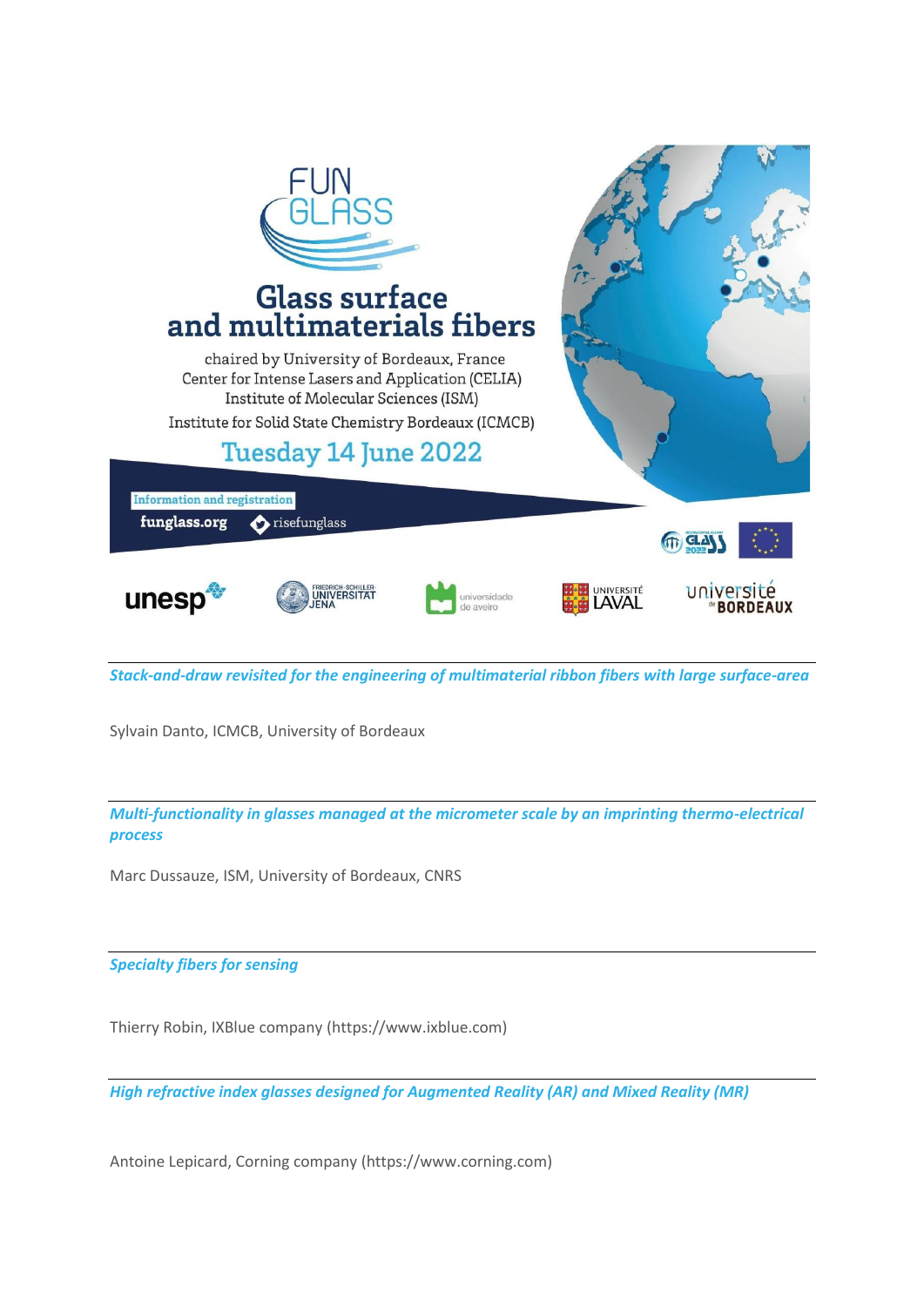## **Sylvain Danto, "Stack-and-draw revisited for the engineering of multimaterial ribbon fibers with large surface-area", ICMCB, University of Bordeaux**

#### **ABSTRACT**

Nowadays new technological devices request for a higher level of integration within ever shrinking devices. In that respect fiber drawing technology offers many assets. It is slowly morphing into a processing route for producing complex, scalable multimaterial photonics or electronics devices. The method naturally generates high aspect-ratio flexible devices of arbitrary length, the large surface-area offering an ideal platform for subsequent functionalization. Lastly, fiber drawing is a relatively straightforward low-cost technology (as compared to in semiconductor industry), requiring small surface footprint and no onerous clean-room facilities. In this framework here we will present recent progresses in the fabrication of multimaterial fibers using glasses with intermediate  $T_{g}$ , including boro-phosphate glasses (Tg ~350-400°C) and soda-lime glasses (Tg ~580-620°C). More specifically,



*Fig. Multimaterial ribbon fibers elaborated by the stack-and-draw method* 

we demonstrate that the stack-and-draw technique can be expanded to unusual materials (glasses, metals) association and fiber profile geometries (Figure 1). This approach relies on the stacking of flat oxide glass slides into a preform, which is then thermally elongated into tens-of-meters-long ribbon fibers with preserved cross-section ratio. Main properties and fabrication feature of the method are introduced. We believe the insertion of intermediate-Tg oxide glasses within flat multimaterial fibers will give access to a whole new range of functionalities, in electro-optics or sensing. In order to illustrate the versatility of the method, a panel of fibers with diverse applications is exposed, including click chemistry for bio-chemical sensing and experimental development of compact, all-solid fiber optical detector applied to gas analysis by means of fiber-tip plasma spectroscopy.

#### **References**

[1] C. Strutynski, R. A. Meza, L. Teulé-Gay, G. El-Dib, A. Poulon-Quintin, J-P. Salvetat, L. Vellutini, M. Dussauze, T. Cardinal, S. Danto, Adv. Funct. Mat. 11 (2021) 1420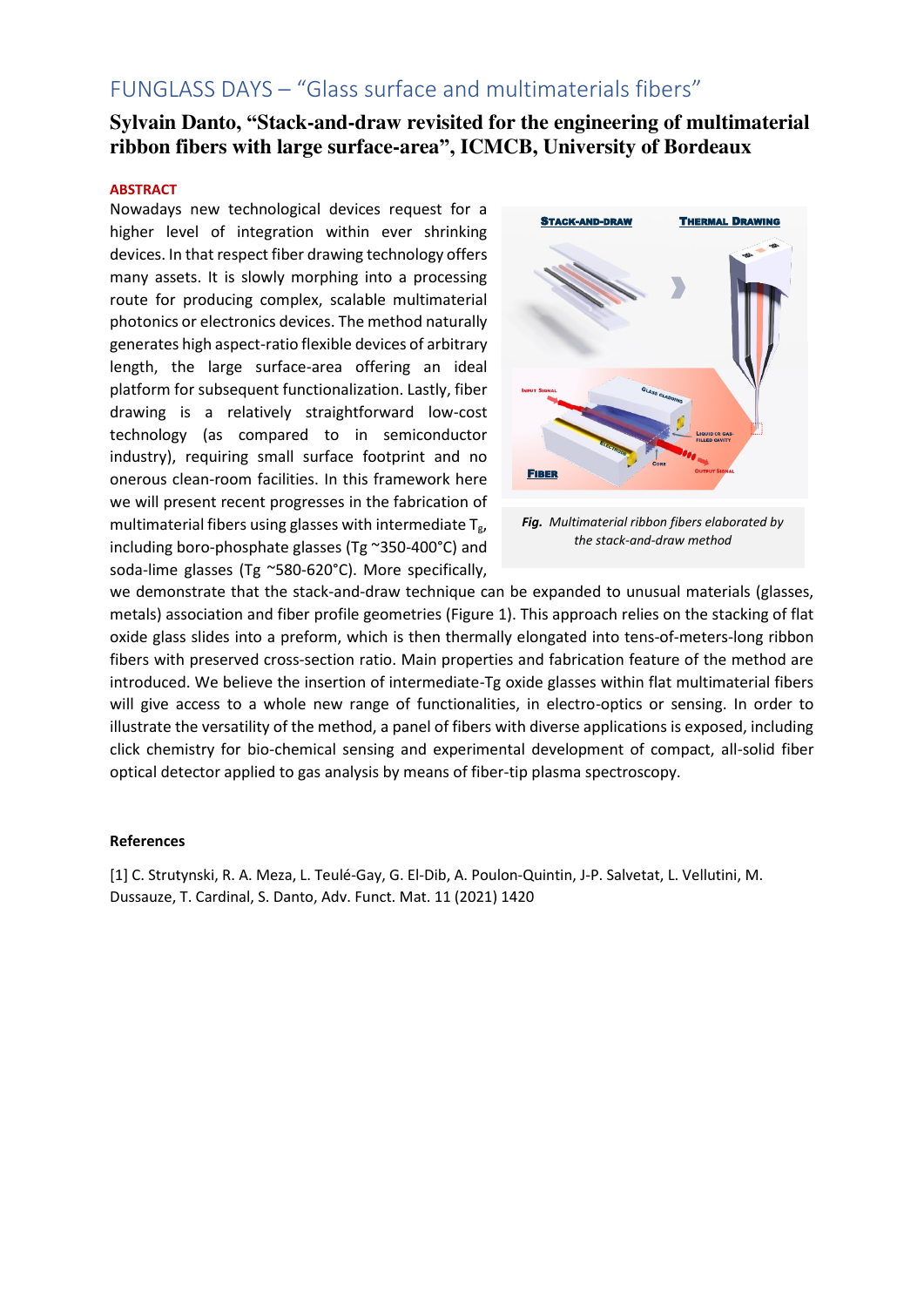### **BIO**

**Sylvain DANTO** *received his Ph.D. degree in Materials Science from the University of Rennes (Rennes, France) in 2005 where he worked on amorphous semiconductors for data storage and infrared optics. Next he joined the group of the Prof. Yoel Fink at the Massachusetts Institute of Technology as a research associate (2006- 2010). At MIT he developed novel multi-material optical fibers for optoelectronic devices. Then he joined the group of the Prof. Kathleen Richardson at Clemson University, USA, as a research scientist (2011-2013). There he pursued research on amorphous semiconductors for mid-infrared optics and photonics, in bulk, film and fiber forms. Currently he is located at the Institut de Chimie de la Matière Condensée de Bordeaux (ICMCB, UMR 5026 CNRS University of Bordeaux). There he aims at establishing a new research activity and dedicated facility on soft-Tg-glass-based specialty optical fibers for applications ranging mid-infrared optics, photosensitive fibers, fiber Lasers and novel smart fibers with unique functionalities. Dr. S. Danto is coauthor of more than 50 journal publications, 2 book-chapters and he holds 4 patents on optical glasses and fibers.*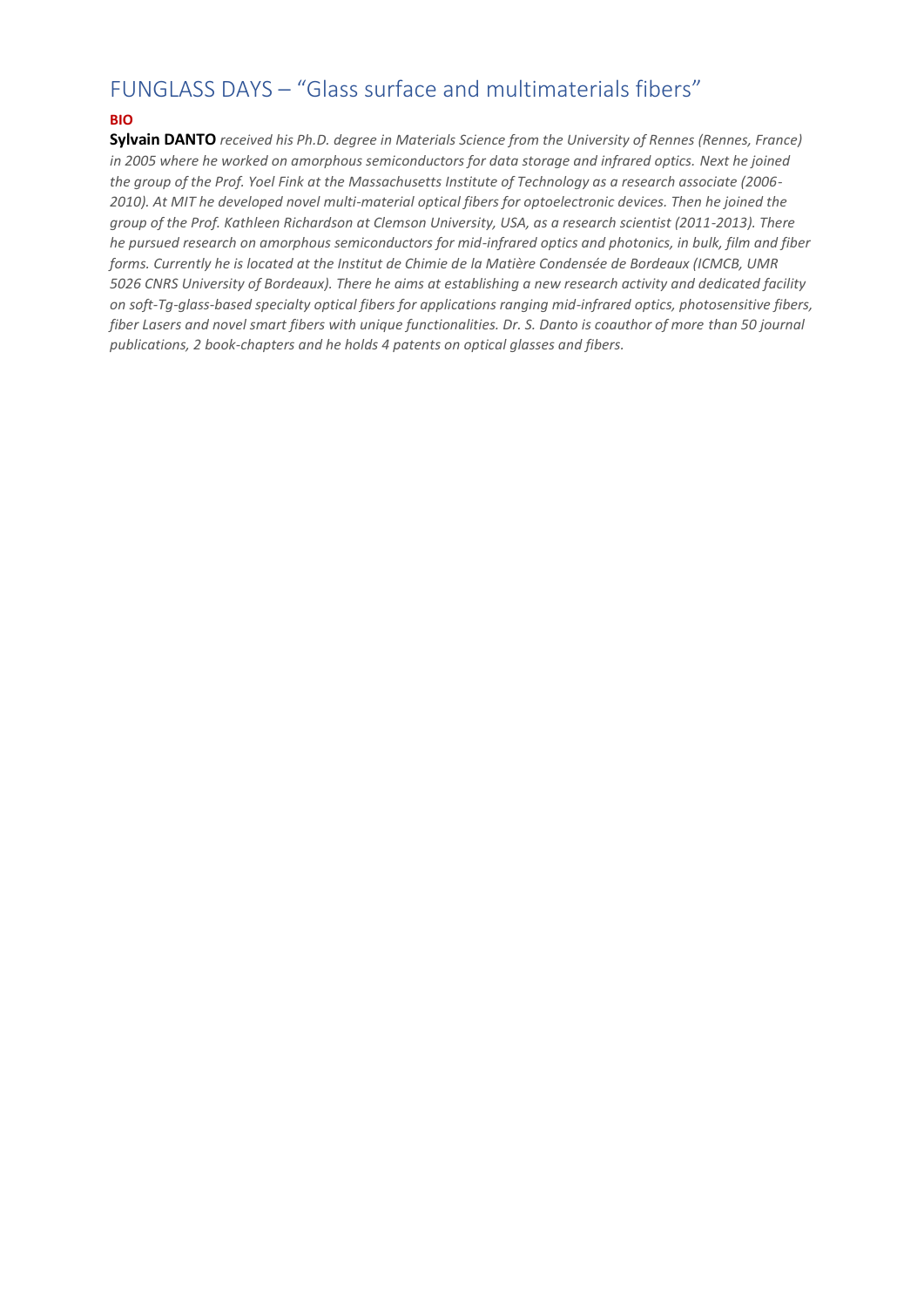## **Marc Dussauze, "Multi-functionality in glasses managed at the micrometer scale by an imprinting thermo-electrical process", ISM, CNRS, University of Bordeaux**

## **ABSTRACT**

Photonics is a key technology sector with a very high potential. This type of technology touches and will touch more and more economic fields such as telecommunications, security, military, quantum computers, autonomous vehicles and health. Research and development efforts in this area are currently focused on integrating a large number and variety of optical and electrical functionalities on the same system, following the same trajectory as that known for the micro/nano electronics field. In parallel, the addition of chemical or biological functionality to a photonic system promises the emergence of a new field of analysis offering unique features for improving the performance of current detection techniques. In order to support this strong growth, there is a significant need for research and innovation in the development of new multifunctional materials that can meet all these expectations

In this context, we will focus our attention on recent advancements demonstrating how glass chemistry combined to thermo-electrical processes allow designing multifunctional glasses. Such approach developed as an imprinting method can format surface microstructure for a large variety of properties such as surface reactivity, surface electrical potential, gradient of refractive index and second order optical properties.

#### **BIO**

**Marc Dussauze** *43, Chargé de recherche CNRS, Université de Bordeaux, France. He is currently a CNRS researcher at the Institute of Molecular Science (ISM) from the University of Bordeaux. He is specialist in glass chemistry, nonlinear optics as well as in structural characterizations by vibrational spectroscopy. His investigations are mainly related to the development of optical or electrical polarization processes to manage chemical and optical (linear and nonlinear) properties of glassy materials. He received a PhD in physicalchemistry of condensed matter from the University of Bordeaux in 2005. Prior to enter the CNRS in 2009, Marc Dussauze was a postdoctoral fellow at the National Hellenic Research Foundation of Athens, Greece. He received the CNRS bronze medal in 2016.*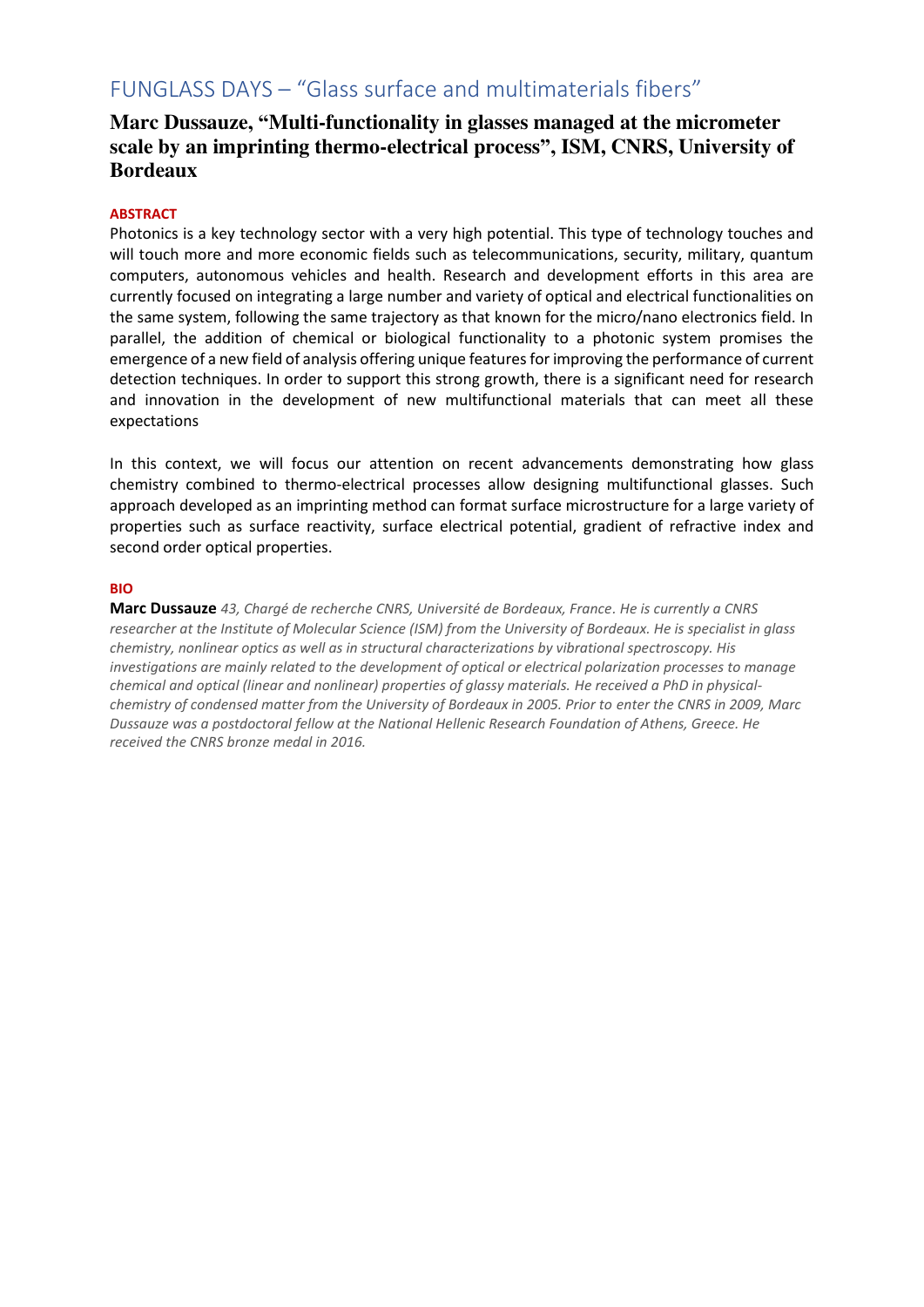## **Thierry Robin, "Specialty fibers for sensing", IXBlue company**

### **ABSTRACT**

iXblue. To draw where no man as drawn before...

Specialty optical fibers have found their way in many fields, some well-known such as telecommunication, fiber lasers, or Gyroscopes, but also in more surprising applications such as measuring radiation levels onboard the International Space Station.

In this presentation we will define what is a 'specialty' optical fiber and we will explain some of the challenges we face at iXblue when it comes to design these fibers and more specifically what it implies in terms of glass composition.